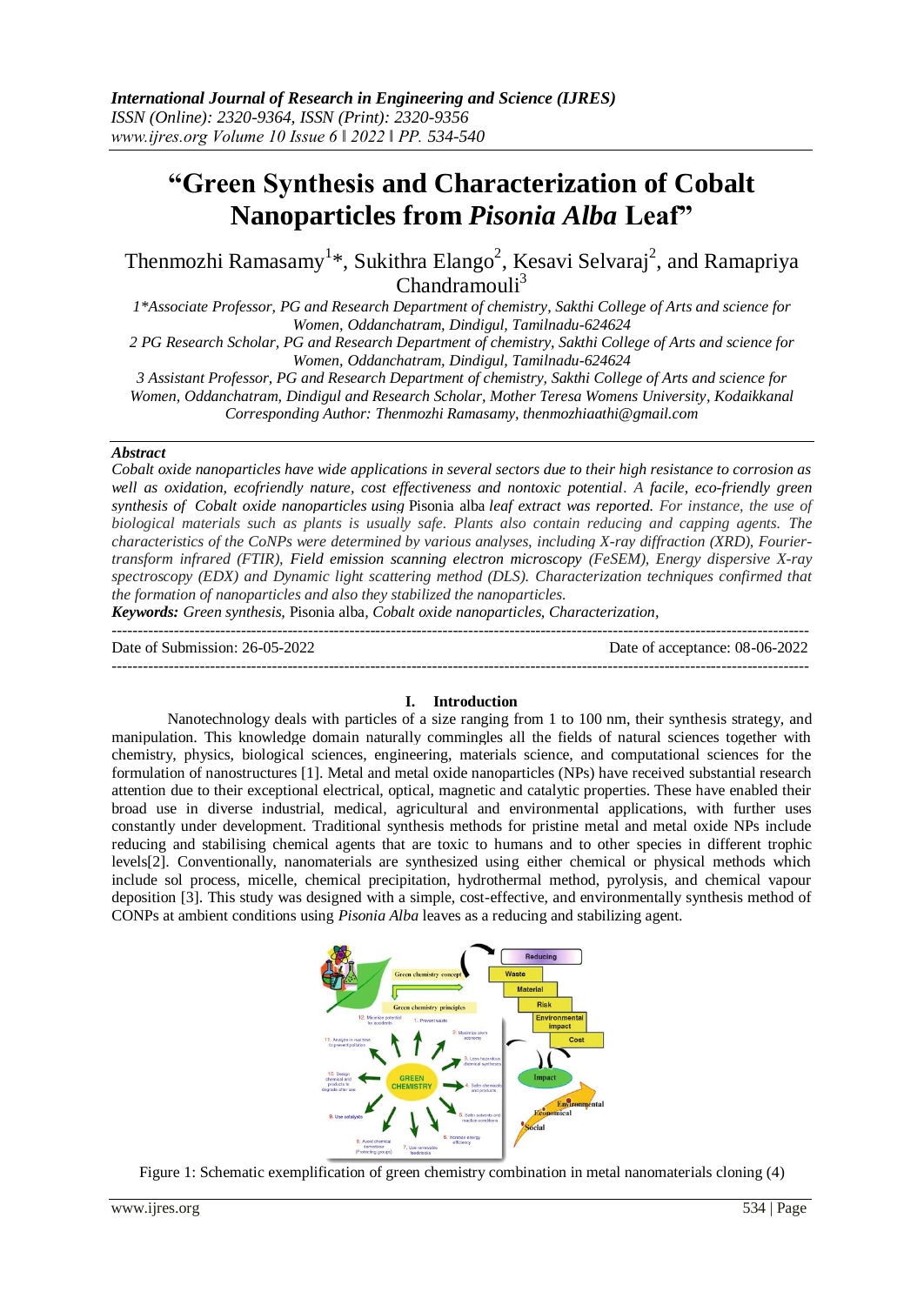## **II. MATERIAL AND METHODS**

## **1.1 Preparation of Pisonia Alba leaf exact**

*Pisonia Alba* fresh and healthy leaves were collected from Veriyampatti near Vedasandhur in Dindigul district, and rinsed thoroughly first with tap water followed by distilled water to remove all the dust and unwanted visible particles cut into small pieces. The leaves *Pisonia alba* weighed 50g and added 150 ml of distilled water boiled for 10-15 minutes at 80°c in heating mental. The leaves extract was allowed to cool at room temperature and then filter using whatmann filter paper (5).

## **1.2 Synthesis of Cobalt Nanoparticles**

For the synthesis of Cobalt oxide nanoparticles 1Mm of aqueous solution of cobalt nitrate was prepared. Adding 80ml of aqueous leaf extract and 20ml of cobalt nitrate 1mM solution was added in the beaker. It can be centrifuged at 1850 rpm in the magnetic stirrer for 1 hour. After 50 mins it can be settle and filter in the whatmann filter paper and dired in the oven. A cobalt nanoparticle was characterized by UV-visible spectrometer, FTIR, XRD, FESEM, EDAX, and Particle size analyzer (6).

## **1.3 UV-Vis Spectroscopy**

UV-Vis spectroscopic analysis was carried out on Shimadzu UV 1800. Cuvette of path length 10 mm was used. The measurements were carried out as a function of reaction time at room temperature.

## **1.4 X-Ray Diffractometry**

XRD measurements of the reduced CoNPs were recorded on XRD instrument operating at a voltage of 50kV and current of 1800 mA with Cu-K $\alpha$  radiation  $\lambda = 1.540$  A° with 20min<sup>-1</sup> scanning rate to determine the crystalline phase and material identification. The samples were taken in lids and put under instrument for analysis.

## **1.5 Fourier transform infrared (FTIR) analysis**

Perkin-Elmer spectrometer FTIR Spectrum ranging from 600 to 4000/cm at a resolution of 4/cm was used for the analysis. The sample was mixed with potassium bromide crystals. Thin sample disc was prepared by pressing with the disc preparing machine and placed in FTIR for the analysis of the nanoparticles as well as for the synthesized CoNPs.

## **1.6 Scanning electron microscopy and Energy-dispersive X-ray analysis**

SEM analysis SEM analysis was done using Hitachi S-4500 SEM machine. Thin films of the sample were prepared on a carbon coated copper grid by just dropping a very small amount of the sample on the grid, extra solution was removed using a blotting paper and then the film on the SEM grid were allowed to dry under a mercury lamp for 5 minutes. Energy-dispersive X-ray analysis (EDAX) is a technique used for the measurement of nanoparticles by SEM. In this technique, the nanoparticles are analyzed by activation using an EDS X-ray spectrophotometer, which is generally present in modern SEM.

## **III. RESULTS AND DISCUSSION**

## **1.7 Ultraviolet–visible spectroscopy**

The UV-Vis spectrum of aqueous component of *Pisonia alba* leaf extract with 1mM aqueous cobalt nitrate solution was observed as shown in Fig. 1. The UV-Vis spectra showed the appearance of a single and strong band absorption peaks centered at about 346 nm respectively, thus indicating that the nanoparticles are isotropic in shape and uniform in size. This band is called the surface Plasmon resonance. There is significantly shift in the absorption peak of cobalt surface Plasmon resonance suggesting the formation of smaller cobalt nanoparticles.



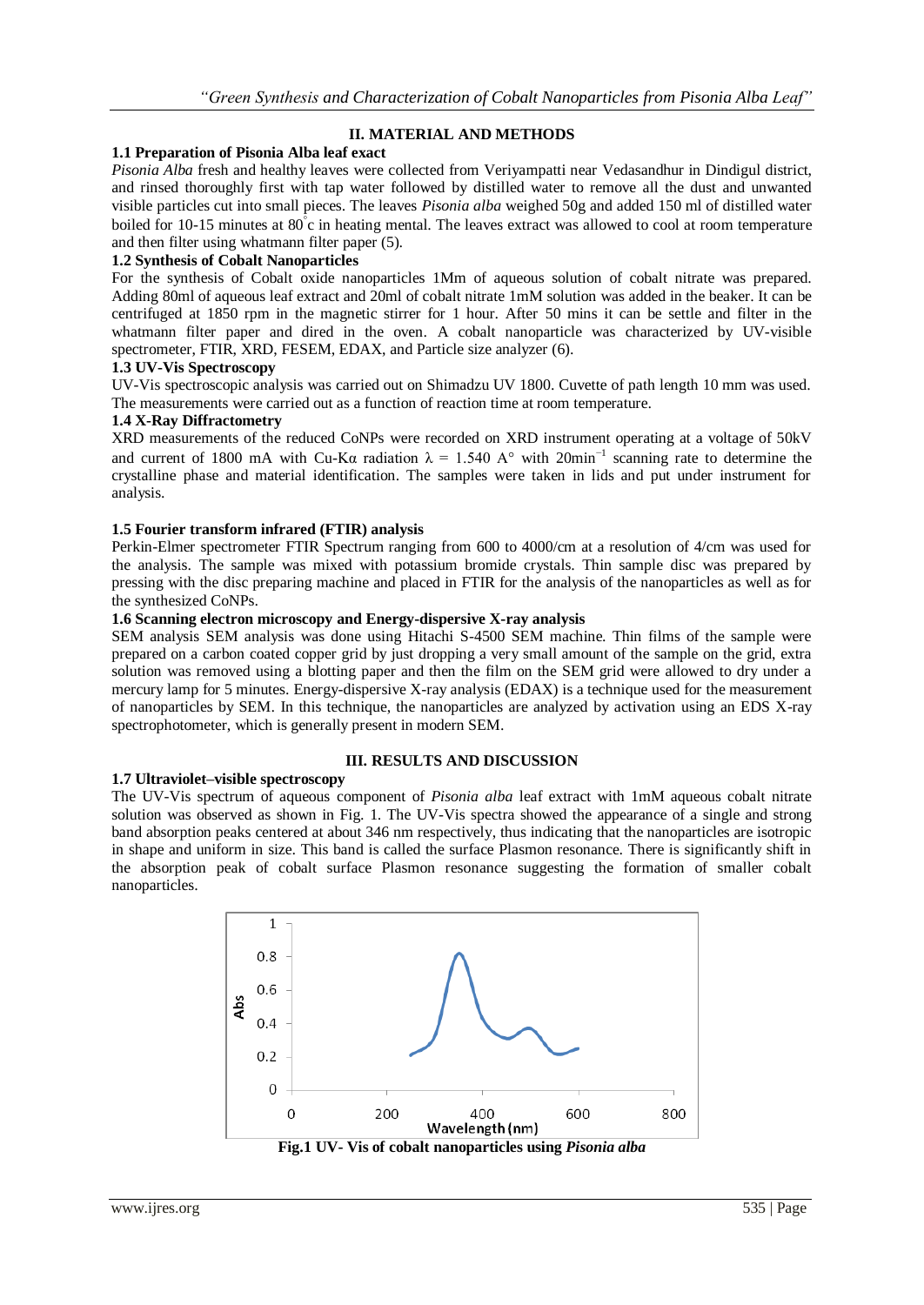## **1.8 Fourier-transform infrared spectroscopy**

The results of FTIR analysis of this study show different stretches of bonds shown at different peaks. The FTIR analysis was carried out between  $3896.21 \text{cm}^{-1}$  and  $424.34 \text{cm}^{-1}$  to identify the functional groups responsible for stabilizing the cobalt nanoparticles. FTIR spectra result shown in Fig.2 represents the silver nano particles from the leaf extract. FTIR spectrum of the leaf extract, which clearly shows peaks at 3896.21 cm<sup>-1</sup>,  $3857.63$  cm<sup>-1</sup> and 3819.06 cm<sup>-1</sup> corresponds to the O-H stretching of hydroxyl groups. 3348.42 cm<sup>-1</sup> can be due to O-H stretching in alcohols and phenolic compounds [7]. The band at 2978.09 cm<sup>-1</sup> corresponds to C-H stretching vibrations of alkanes. C-H bond of alkyl group is showed peak at  $2885.51 \text{ cm}^{-1}$  [8]. This is typical of S-H vibrations, coming from L- cysteine, a primary of constituent of proteins is showed peak at 2360.87 cm<sup>-1</sup>. The presence of heterocyclic compounds such as alkaloids and flavonoids in plant leaves are signaled by the bands at  $1627.92 \text{ cm}^{-1}$ ,  $1465.90 \text{ cm}^{-1}$ . The peak value of  $1365.60 \text{ cm}^{-1}$  indicates the presence of alkyl halide groups. 1148.10 cm<sup>-1</sup> corresponds to C-N symmetric stretching vibration. A small broad band at 1080 cm<sup>-1</sup> may be inactive of the C-O stretching vibrations of ester, which could probably arise from the carboxylic acids. The C-H bending vibrations arising from the phenyl rings lead to the absorbent band at  $817.82 \text{ cm}^{-1}$  [9]. 424. 34 cm<sup>-1</sup> which were assigned to the C-O stretching in carbonyl group [10]. These functional group plays a very important role in this cobalt nanoparticles synthesis. FTIR showed the structure, the respective bands of the synthesized nanoparticles, and the stretch of bonds.



**Fig.2 FTIR of cobalt nanoparticles using** *Pisonia Alba*

#### **1.9 X-ray diffraction**

The powdered sample was used for XRD Analysis in order to confirm the presence of Cobalt nanoparticles. The XRD study has thus confirmed that the resultant particles in the prepared sample are cobalt nanoparticles having monoclinic structure. Relative intensities and Peak positions  $2\theta$  values of  $19.59^{\circ}$ ,  $18.91^{\circ}$ ,  $16.44^0$ ,  $15.11^0$  can be described to the (102), (210), (002), and (110) reflection planes of a monoclinic [11]. The synthesized cobalt nanoparticles are calculated from the width of the XRD peaks, and the Debye-Scherer equation is used to determine the average grain particle size of the nanoparticles.  $D = K \lambda / \beta \cos\theta$  where D is the crystalline size of nanoparticles,  $\lambda$  is the wavelength of the X ray source (1.54 nm) used in XRD, β is the full width at half maximum of the diffraction peak, K is the Scherer constant with a value is 0.9, and  $\theta$  is the Bragg angle. These peaks are due to the constituents present in *Pisonia Alba* extract. Generally, the broadening of peaks in the XRD patterns of solids is attributed to particle size effect. The broader peaks represent small size particles and that reflect the effects of experimental condition on the nucleation and crystal growth. The careful observations of peaks in the graph revealed that they are closed to the values which mean exactly cobalt Nanoparticles were produced by the reaction between cobalt nanoparticles and leaf extract of *Pisonia Alba* [12]*.*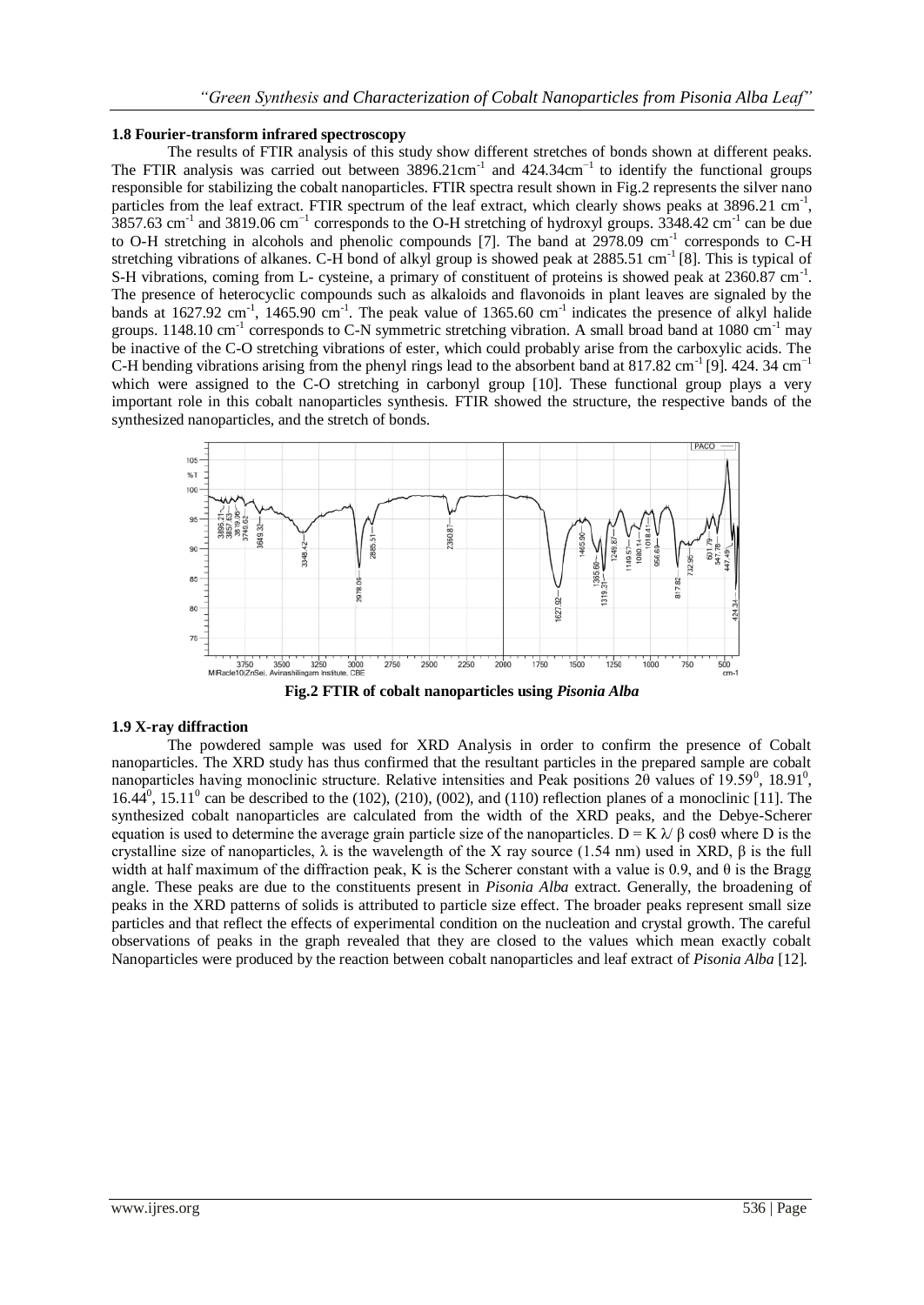

**Fig.3 Crystal structure of XRD using PACo**



**Fig.4 XRD spectrum of synthesized cobalt nanoparticles using** *Pisonia Alba* **plant extract**

| S.No           | <b>Diffraction</b> | $\mathbf H$    | $\mathbf K$      | L              |
|----------------|--------------------|----------------|------------------|----------------|
| $\mathbf{1}$   | 13.5545            | $\mathbf{1}$   | $\overline{0}$   | $\overline{0}$ |
| 2              | 6.7772             | $\mathfrak{2}$ | $\boldsymbol{0}$ | $\overline{0}$ |
| 3              | 5.8566             | $\mathbf{1}$   | $\mathbf{1}$     | $\overline{0}$ |
| $\overline{4}$ | 5.5291             | $\overline{0}$ | 1                | $\mathbf{1}$   |
| 5              | 5.4164             | $-1$           | $\overline{0}$   | 2              |
| 6              | 5.3857             | $-1$           | 1                | $\mathbf{1}$   |
| 7              | 5.2706             | $\mathbf{0}$   | $\overline{0}$   | 2              |
| 8              | 4.8893             | $\mathbf{1}$   | 1                | $\mathbf{1}$   |
| 9              | 4.8191             | $-2$           | $\overline{0}$   | $\mathfrak{2}$ |
| 10             | 4.6889             | $\overline{2}$ | 1                | $\theta$       |
| 11             | 4.6064             | $-2$           | $-1$             | 1              |
| 12             | 4.527              | 1              | $\overline{0}$   | 2              |

**Table 1 : Miller indices (hkl) and corresponding diffraction**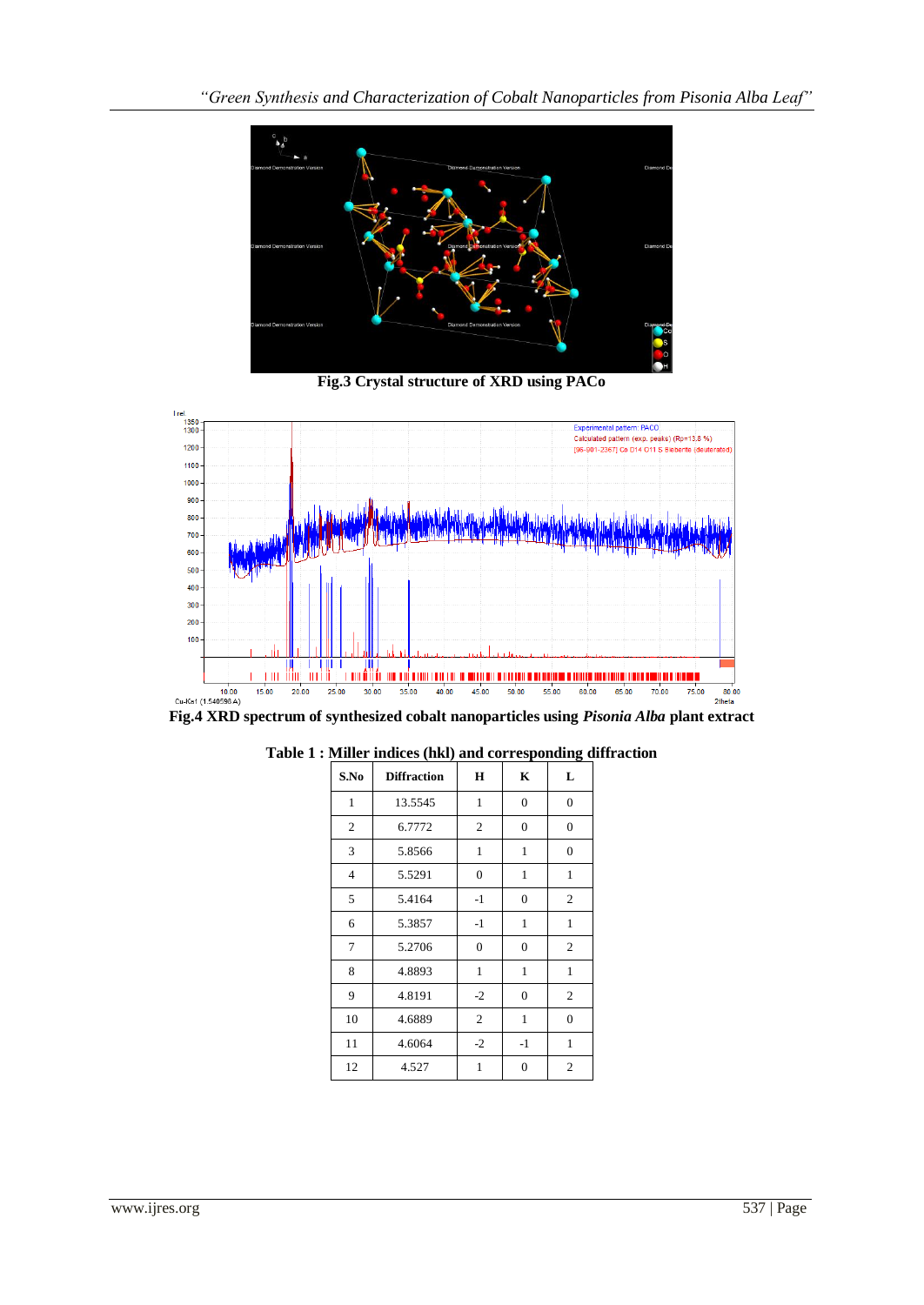## **1.10 Energy Dispersive X-ray Spectroscopy**

Energy  $-$  dispersive X-ray spectroscopy study was used to carry out the elemental analysis Cobalt nanoparticles. The purity and composition of the prepared particles were analyzed by EDAX. Fig.5 shows the EDAX spectrum of Cobalt Nitrate nanoparticles from plant extract method. EDAX spectrum not only identifies the elements corresponds to each of its peak, but the type of X-Ray to which corresponds well. Table 2 According to the atomic % and weight% of elements, Cobalt nanoparticles reduced by *Pisonia alba* have the weight and atomic percentage of cobalt 39.52%, 14.05 %. Maximum peaks around 127.4 keV correspond to binding energies of cobalt ions [13]. The peaks also reveals the percentage of elements present in the synthesized sample which clearly indicates the prepared cobalt nanoparticles contains. The higher a peak in a spectrum, the more concentrated the element is in the spectrum. The EDAX spectra is shown in Fig.5.6 which confirms 20% Cobalt element. There were other EDAX spectrum peaks for C and O suggesting that they are mixed precipitates present in the leaf extract [14].





**Fig. 5 EDAX of cobalt nanoparticles using** *Pisonia alba*

| <b>Element</b> | Weight % | Atomic % |
|----------------|----------|----------|
| C K            | 18.18    | 31.72    |
| OК             | 41.04    | 53.75    |
| Fe K           | 1.25     | 0.47     |
| Co K           | 39.52    | 14.06    |
| Total          | 99.99    | 100      |

**Table.2 EDAX analysis of Cobalt nanoparticles**

## **1.11 Scanning electron microscope**

The SEM images of the Cobalt nanoparticles are shown in Fig.6. The Cobalt nanoparticles are formed in the form of white cloudy masses between colored grey masses of the sample. In the present study, the histogram of the particle size ranges from 5 to20 µm. This result strongly confirms that *Pisonia Alba* leaf extracts might act as a reducing and capping agent in the production of cobalt nanoparticles (16).



**Fig. 6 FESEM images of cobalt nanoparticles using** *Pisonia Alba*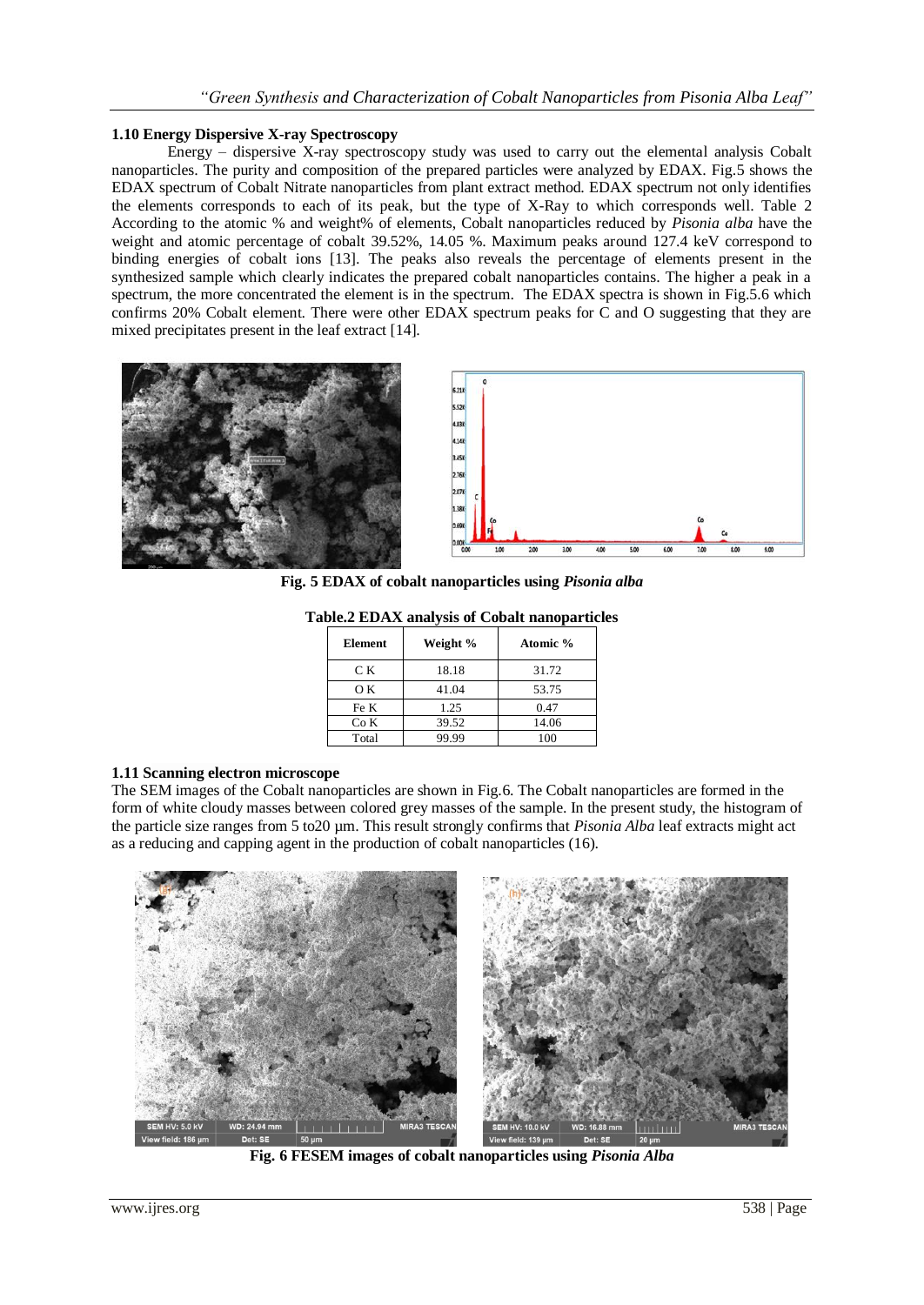#### **1.12 Particle Size Analysis**

Total concentration of Cobalt nanoparticles synthesized by *Pisonia alba* was found to be Intercept is 0.669. The size of Cobalt nanoparticles analyzed shows the "Z" range average values of about 1233 d. nm, with particle distribution rate of about 1.000 The size of the synthesized Cobalt nanoparticles is about 773.4 d. nm and its width is about 119.7 d. nm.*.* PLS technique studied the size distribution aspects of the cobalt nanoparticles were shown in Fig.7 (17). A measure of the zeta potential value describes the degree of stability of the colloidal solution bearing the cobalt nanoparticles. The value was found to be centered at−9.47mV and width 9.88 mV, a negative value with a high magnitude. This directly results in a highly stable colloidal solution as the like charges repel each other, there by denying the process of particle clustering. The fact that the zeta potential values were negative implied that the capping mechanism of phytochemical components was present in the leaf extract. The high negative zeta potential value may be ascribed to a shielding effect contributed by the bio-organic macromolecules resulting from the plant extract (12).



**Fig.7 Particle Size Analyzer of cobalt nanoparticles using** *Pisonia alba*

#### **REFERENCES**

- [1]. Zhang D, Ma X-l, Gu Y, Huang H and Zhang G-w (2020), "Green Synthesis of Metallic Nanoparticles and Their Potential Applications to Treat Cancer", Front. Chem. 8, pp.799. doi: 10.3389/fchem.2020.00799.
- [2]. Chavali, M.S., Nikolova, M.P. (2019), "Metal oxide nanoparticles and their applications in nanotechnology", *SN Appl. Sci.* 1, pp. 607[. https://doi.org/10.1007/s42452-019-0592-3.](https://doi.org/10.1007/s42452-019-0592-3)
- [3]. Leela.A and M. Vivekanandan, (2008) "Tapping the unexploited plant resources for the synthesis of silver nanoparticles," African Journal of Biotechnology, vol. 7, no. 17, pp. 3162–3165.
- [4]. Nath D. Safer, (2015), "Nanoformulation for the next decade". Green Process Nanotechnol, 9(12),pp.327–52. doi: 10.1007/978-3- 319-15461-9\_12.
- [5]. M.Gopinath and R.Subbaiya, M.Masilamani Selvam and D.Suresh, (2014), "Synthesis of Copper Nanoparticles from *Nerium oleander* Leaf aqueous extract and its Antibacterial Activity", International Journal of Current Microbiology Applied Science , 3(9), pp. 814-818.
- [6]. SagarRaut , Dr. P. V. Thorat , RohiniThakre, (2015), "Green Synthesis of Zinc Oxide (ZnO) Nanoparticles Using *Ocimum Tenuiflorum* Leaves", International Journal of Science and Research (IJSR), 4(5), pp.1225-1228.
- [7]. Kalainila.P, V.Subha, R.S.Ernest Ravindran, Sahadevan Renganathan, (2014), "Synthesis and characterization of silver nanoparticles from *Erythrina indica*", Asian Journal of Pharmaceutical Clinical Reserech,7(2), pp.39-43.
- [8]. Haniff Nisha.M, R.Tamileswari, Sr.S.Jesurani, S.Kanagesan, M.Hashim, S.Catherine P.Alexander, (2015), "Green Synthesis of silver nanoparticles from pomegranate (*punica granatum*) leaves and analysis of anti bacterial activity", International Journal of Advanced Technology in Engineering and Science, 3(06), pp.2348–7550.
- [9]. Annamalai.A, Sarash Thomas Babu, Niji Anna Jose, D. Sudha and Christina V.Lyza, (2011), "Biosynthesis and Characterization of Silver and Gold Nanoparticles using Aqueous Leaf Extraction of *Phyllanthus amarus*", Wrold Applied Sciences Journal, 13(8),pp.1833-1840 .
- [10]. Noorjahan.C. M., S.K. Jasmine Shahina, T.Deepika, C.M. Summera Rafiq (2015), "Green Synthesis and Characterization of Zinc Oxide Nanoparticles from Neem *Azadirachta indicia"*, International journal of scientific engineering and technology research,4(30), pp. 5751-5753.
- [11]. Aliyaa A. Urabe and Wisam J. Aziz, (2019), "Biosynthesis of cobalt oxide nanoparticles using plant extract of Camellia sinensis Kuntze and Apium graveolens as the antibacterial application",World News of Natural Sciences, 24, pp.357-365.
- [12]. Kashif Ahmed, Iqbal Tariq, Solat Ullah Siddiqui and Muhammad Mudassir, (2016), "Green synthesis of cobalt nanoparticles by using methanol extract of plant leaf as reducing agent", Pure and Applied Biology, 5(3), pp.453-457.
- [13]. Anandalakshmi.K, J. Venugobal, V. Ramasamy, (2016) , "Characterization of silver nanoparticles by green synthesis method using Pedalium murex leaf extract and their antibacterial activity", Applied nanoscience, 6, pp.399–408.
- [14]. Satheesh Kumar.K and P. Kathireswari , (2016) "Biological synthesis of Silver nanoparticles by *Lawsonia inermis* (Henna) plant aqueous extract and its antimicrobial activity against human pathogens", International Journal of Current Microbiology and Applied Sciences, *5*(3): pp.926-937.
- [15]. S. Dhivya Christo Anitha, V. Lakshmi, R. Mary Jenila,(2019), "Synthesis of NiO Nanoparticles Using Thespesia populnea leaves by green synthesis method", EPRA International Journal of Research and Development,4(9).